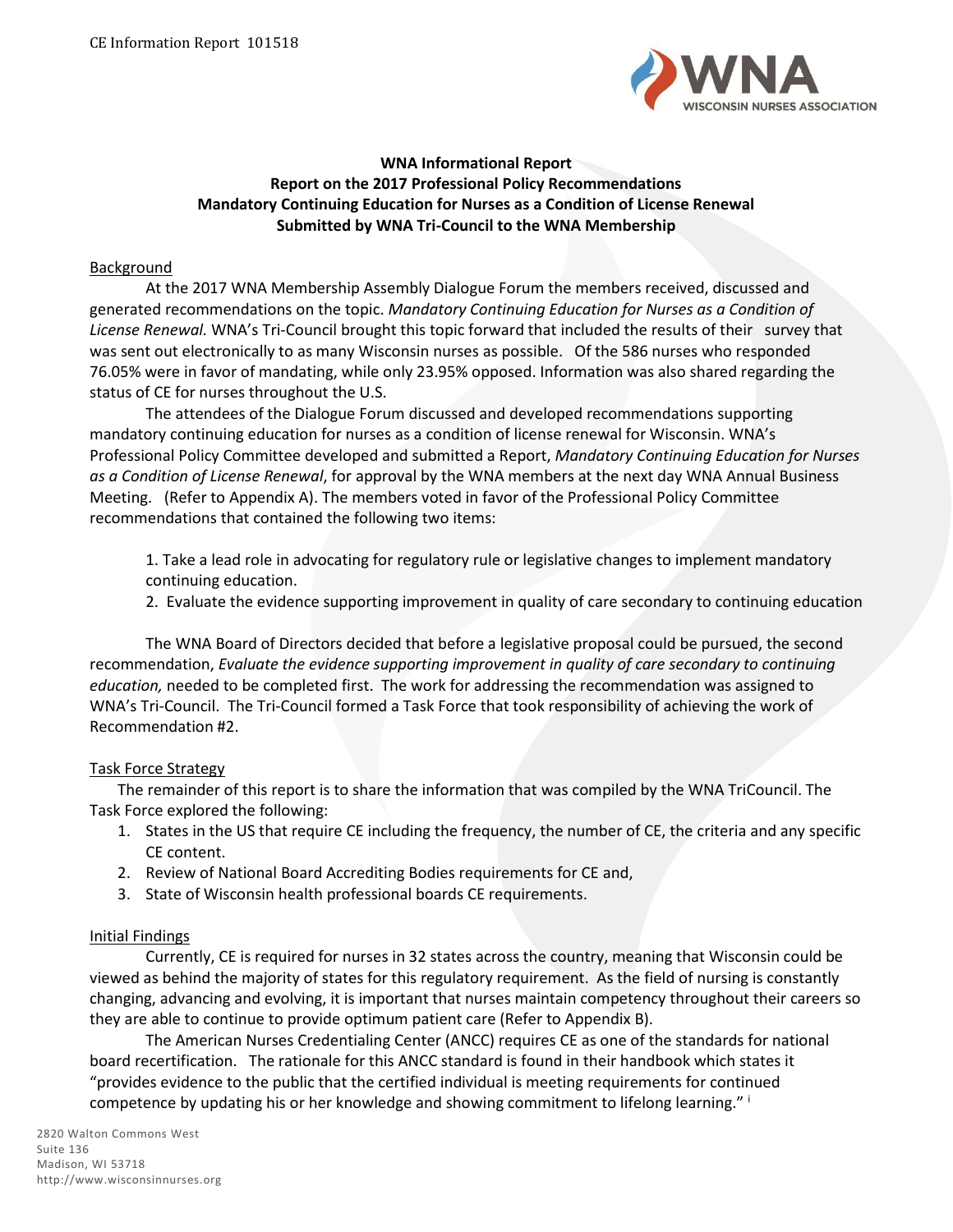To gain information about this issue, the WNA Tri-Council conducted a search and review of states that require CE for re-licensure, use of accreditation and certification boards that use CE, and professional organizations that recognize the value of CE in the state of Wisconsin.

## Findings

## **States in the US that require CE including the frequency, the number of CE, the criteria and any specific CE content.**

The CE Task force explored the requirements per state in all 50 states. 34 states require continuing education to renew a nursing license, including all 4 of Wisconsin's Border States. As an example, Illinois requires 25 hours per 2-year recertification period. Rules associated with Ce in Illinois include: maximum 12 CEU can be obtained with online resources 24 hours (i.e. webinars, videos, etc.). Nurses may only use one source per renewal period. If the program does not have an identified CE designation, 60 minutes equals 1 hour of CE.

## *Activities that are recognized as CE.*

- Obtaining a nursing specialty certification (i.e. Clinical Nurse Specialist, Nurse Anesthetist, Nurse Midwife, Nurse Practitioner) earns 25 CEU.
- Passing a national nursing specialty exam can result in 10 CEU, with a maximum of 20 CEU earned in this way in each renewal period.
- Academic credit earns CEU, 5 CEU per semester credit and 3 CEU per quarter credit.
- Publication in journals, peer reviewed textbooks or nursing textbooks can also earn a maximum of 10 CEU per renewal period.
- Preceptorship earns CEU with a minimum of 120 hours with a ratio of 1 student/employee to 1 preceptor.
- Precepting can earn a maximum of 5 CEU per renewal period. With all of the options, no exam/publication/course may be repeated for credit in the same renewal period.

# *Recognized Accrediting Bodies*

Depending on the CE programs or activities must be approved or offered by The American Association of Nurse Anesthetists (AANA), The American Association of Nurse Practitioners (AANP), The Accreditation Council for Continuing Medical Education (AACME), The American College of Nurse-Midwives (ACNM), The American Nurses Credentialing Center (ANCC), The American Osteopathic Association (AOA), The National Association of Clinical Nurse Specialists (NACNS), The National Association for Practical Nurse Education and Service, Inc. (NAPNES), The National League for Nursing (NLN), or another state or provincial board of nursing.

## **Review of National Board Accrediting Bodies requirements for CE**

 Forty-two National Board Accrediting Boards were systematically reviewed with a focus on 1.) the requirements of CE and 2.) the categories or standards surrounding the requirements.

 Of the 42 Boards surveyed, 41 of them required CE as part of the recertification process. While the quantity of CEs required for recertification varies across the Boards, as does the frequency of renewal, the average amount of CE required per year is 15.

 All of the Boards had a variety of ways that CE could be earned including academic study, academic teaching, conferences, presentations, publications, preceptorship, exam review and other activities.

 Additionally, the majority of Boards required a designated proportion of CE be related to the specific field of nursing, e.g. Medical-Surgical Nursing Certification Board requires 90 CE per 5-year re-certification period, and 68 of the CEs must be specific to medical-surgical nursing. It is also noted that many of the Boards give the option of recertifying by exam, albeit some require CEU with the exam.

# **State of Wisconsin Health Related Boards**

 A review of Wisconsin's State Licensing Boards in Wisconsin was also conducted. Of the 50 professional licensing boards:

• 11 do not require CE for recertification, which includes Registered Nurses, Licensed Practical Nurses and Nurse Midwives.